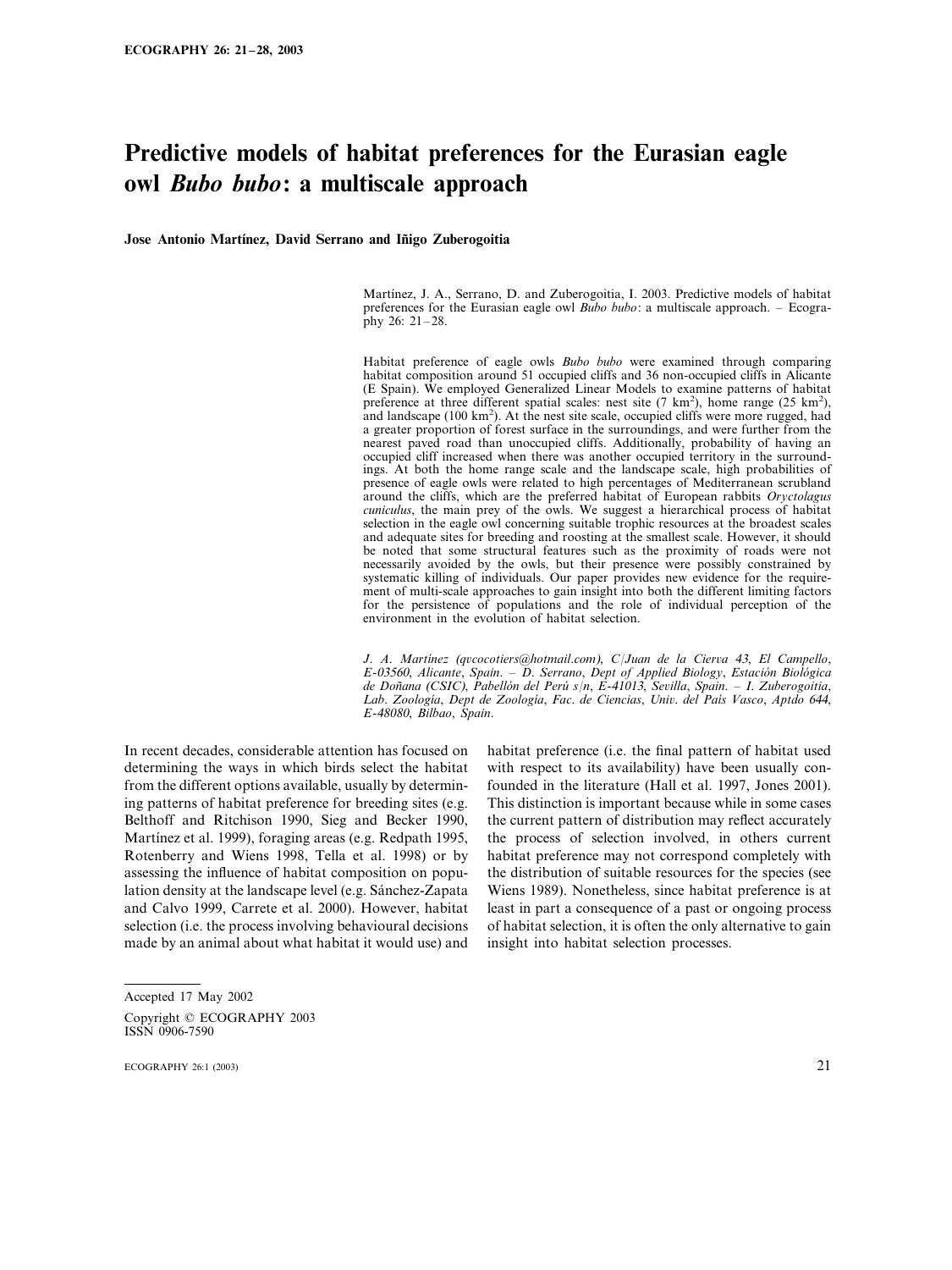On the other hand, studies considering multi-scale approaches to the study of habitat selection are still scarce (e.g. Kotliar and Wiens 1989, Sánchez-Zapata 1999, Hall and Mannan 1999, Penteriani et al. 2001a), although the choice of a suitable habitat is probably the result of the integration of different essential patches satisfying all the requirements of the individuals (Orians and Wittenberger 1991). The multi-scale approach to the study of habitat selection is mostly based on the conceptual framework suggested by Johnson (1980), whose basic assumption is that animals are capable of making decisions regarding resources (food, breeding sites) at consecutively smaller scales (see also Hutto 1985, Block and Brennan 1993). Therefore, general habitat selection may follow a spatially based hierarchy regarding, for example, a suitable patch for breeding at a small scale and appropriate areas for foraging at a broader scale. Because large birds usually need different patches for breeding and foraging and can fly long distances, multi-scale analyses may be specially useful to identify different key factors involved in habitat preference. In addition, a multi-scale approach allows one to identify relevant scales concerning individual perception of the landscape, otherwise difficult to select when a detailed knowledge of the behavioural ecology of the studied organism is not available. For this reason, in habitat preference studies the scale is usually arbitrarily set by researchers, or it is not justified (e.g. Bustamante 1997, Selås 1997, Penteriani and Faivre 1997, Mañosa et al. 1998, Ontiveros 1999, Sánchez-Zapata and Calvo 1999, Martínez et al. 1999), thus not fulfilling Johnson's rationale (1980).

The Eurasian eagle owl *Bubo bubo* is the largest nocturnal bird of prey inhabiting Eurasia. It is a top predator preying upon a wide range of animal species including several game-species such as the European rabbit *Oryctolagus cuniculus* in Mediterranean areas (Dona´zar et al. 1989, Serrano 1998, 2000). Eagle owl populations have declined markedly in the last decades, although there have been widespread increases in its range of distribution in recent years (Tucker and Heath 1994). In Spain, small game management generates income for hunting states, and hunters claim that predators are responsible for reducing hunting bags. Thus, top predators are heavily persecuted in some areas. For instance, in Alicante (SE Spain) we recorded over 1000 birds of prey and owls as shooting casualties in the period between 1984 and 2000 (Martínez et al. 1996a, 2001) in spite of legal protection. Hunters frequently organise hunting parties to shoot Eurasian eagle owls, resulting in a minimum 201 casualties, mostly first to third calendar-year birds (Bermejo 2000). Since relationships between declining hunting bags and raptor persecution may also have a strong habitat component (Thirgood et al. 2000), managers will benefit from assessing the role of different environmental constrains that may influence the probability of settlement of top predators.

The aims of this study were: 1) to identify environmental features affecting habitat preference of breeding eagle owls at three different scales, i.e. nest site, home range, and landscape 2) to assess the relative contribution of these different variables at each scale in order to ascertain an individual bird's perception of the environment, and 3) to infer how the observed pattern of habitat preference reflect the decision-making process of individual choice in our study area.

## **Methods**

## **Study area**

The study area covered over of the province of Alicante  $(3200 \text{ km}^2 \text{ between } 38^{\circ}40' - 38^{\circ}00' \text{N} \text{ and } 1^{\circ}00' - 0^{\circ}00' \text{W}).$ The climate slightly varies from semi-arid meso-Mediterranean in the south to sub-humid Mediterranean towards the north. Average annual rainfall is ca 400 mm, and annual average temperature is ca 19°C. The northern part of the province is rugged, dominated by dry cultivated fields, mainly almond *Prunus amygdalus* and olive trees *Olea europaea*, scrubland and small Aleppo pine *Pinus halepensis* forests. The south is much less rugged, and landscape is dominated by dry and irrigated fields, mainly vineyards and citrics, and scrubland.

## **Censuses**

We located Eurasian eagle owls every year from October to July between 1995 and 1999 using a variety of methods: listening to spontaneous vocalisations, listening to begging nestlings, and walking ridges looking for nests and food remains. Every territory was visited at a minimum of four times at different stages of the breeding cycle to ascertain if they were consistently occupied (Olsson 1997). In order to study spatial distribution patterns we used the additive survey method (Newton 1991). For our analysis, habitat composition around 51 occupied cliffs was compared with that of 36 non-occupied but apparently suitable cliffs.

## **Selection of scales and variables**

A cliff was considered as suitable for nesting when there were suitable cavities and it was higher than 4 m according to general preferences of eagle owls in the study area (unpubl.). Under this conservative criterion, cliff availability is high in the study area, and cliffs are distributed almost contiguously over the landscape (Anon. 1997).

We used three different scales to study habitat use of eagle owls: a) Nest site scale  $(7 \text{ km}^2 \text{ around the cliffs}).$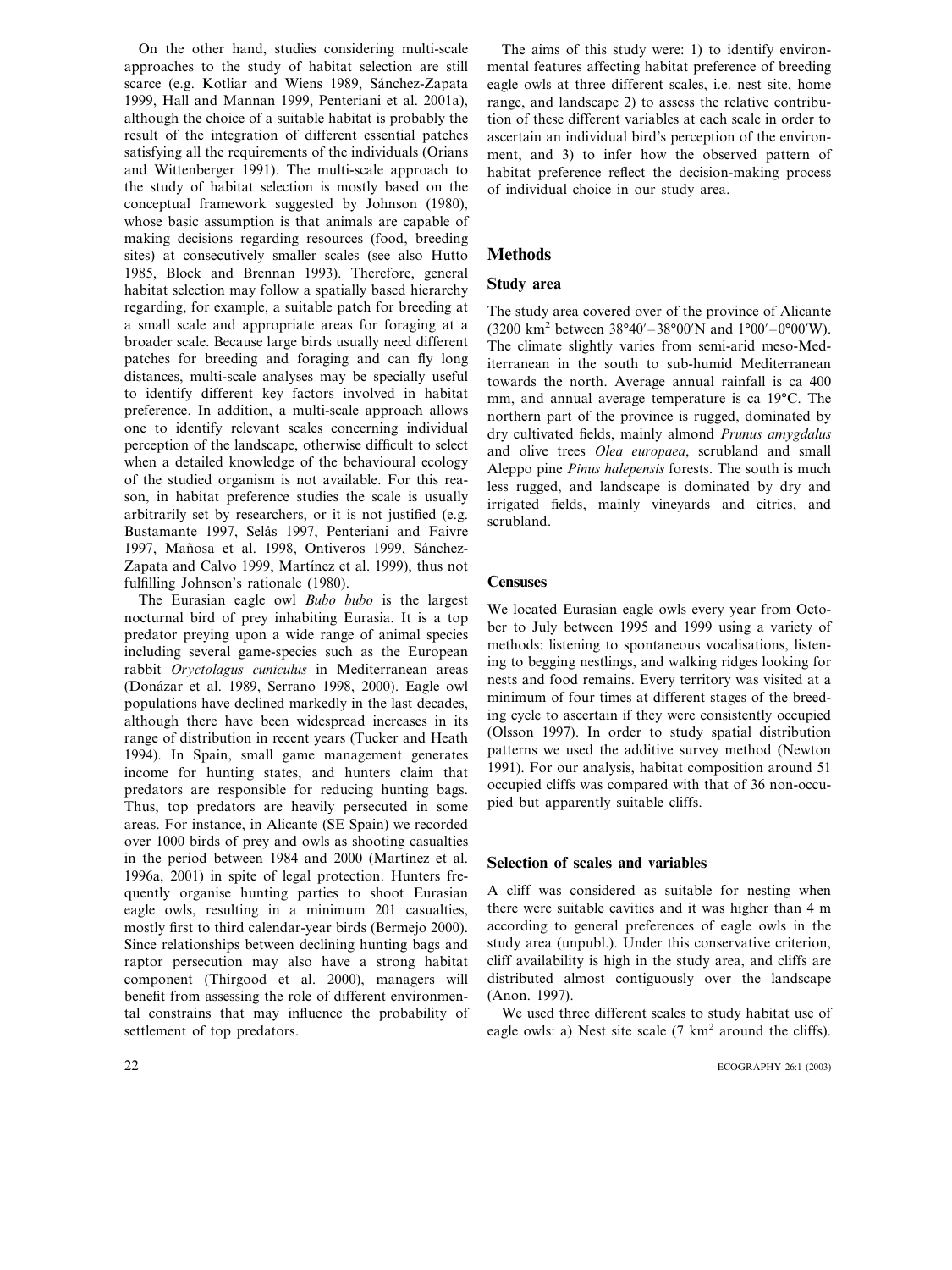This area was chosen because 92% of the observations  $(n=225)$  of hooting eagle owls a few weeks before laying were encompassed by a circle of 1.5 km radius around the points where owls were frequently heard (hereafter, centres of activity). Furthermore, all of the 16 nests found in this study were located within this radius, as well as most of the plucking and roosting places. Although the owls can hoot several kilometres away from the nests (Ruiz-Martínez et al. 1996), the frequency of use of perches from which owls hooted was a good estimator of the location of the nests. Thus, the 7 km2 areas around centres of activity are likely to represent the nesting habitats in the study area. b) Home range scale  $(25 \text{ km}^2 \text{ around the cliffs})$ . It has been suggested that eagle owls hunt mainly in areas of 10–20 km2 (Haller 1978, Mikkola 1983), although telemetry studies showed that their territories may be larger (Dalbeck et al. 1998). Thus, we conservatively assumed home ranges to be  $25 \text{ km}^2$  (radius of 2.8 km) around the centre of activity). c) Landscape scale (100 km2 around the cliffs). Since landscape ecology addresses the relationships between animal distribution and mosaics of ecosystems (Forman and Gordon 1986), we tested for a possible response of the owls to habitat composition at a larger landscape level (Sánchez-Zapata and Calvo 1999). Thus, we chose a radius of 5.6 km around centres of activity because in Alicante it is likely to find substantial changes in landscape composition within this radius from the cliffs used by eagle owls (Anon. 1997).

We selected 19 environmental variables related to topography, human influence and land use (Appendix 1). These variables were used because they can potentially influence the presence and abundance of eagle owls (Donázar 1988, Sánchez-Zapata 1999, Martínez and Calvo 2000). Notice that the presence of another territory within the selected radius at each scale was included in the analyses to test whether some kind of conspecific interaction is influencing the presence of the species.

## **Analytical procedures**

We used Generalised Linear Models (GLMs, McCullagh and Nelder 1989) to obtain a mathematical description of habitat selection by owls in an attempt to avoid covariance of explanatory variables. GLMs allow for the use of appropriate error formulations from the exponential family distributions avoiding restrictions of traditional regression models. A Generalised Linear Model consists of the following components: a linear predictor, an error function and a link function. The linear predictor (LP) is defined as:

 $LP = a + bx_1 + cx_2 + \cdots$ 

 $ECOGRAPHY 26:1 (2003)$  23

where a is the intercept, b, c ... are the parameter estimates to be obtained from the observed data, and  $x_1, x_2, \ldots$  are the explanatory variables. The error and link functions depend on the nature of the data. We conducted three separate GLMs for the environmental description of data. Since the presence of eagle owls (a binary response variable:  $1 =$ presence,  $0 =$ absence) follows a binomial distribution, a logit link function was used (e.g. Donázar et al. 1993, Bustamante 1997). Each explanatory variable and all possible interactions were fitted to the observations using the GENMOD procedure of SAS package (Anon. 1996). Each variable was tested for significance in turn, retaining those that contributed to the largest significant change in deviance. Only those variables significant at the 1% level were included in the models (Nicholls 1989). Quadratic and cubic functions were also tested to ensure that a higher order polynomial did not improve the models. We corrected for overdispersion when necessary. The best models were selected by likelihood ratio tests for type I analysis (Anon. 1996). Finally, Kappa statistics (Titus et al. 1984) allowed us to test whether model discrimination significantly improved chance classifications.

#### **Results**

## **Habitat preference at the 7 km2 scale**

The habitat model at this spatial scale explained 57.2% of the original deviance (Fig. 1). This model showed that the probability of finding an occupied cliff increased with irregular topography and with the amount of forest cover, while it decreased with the extent of paved roads around the cliffs (Table 1). Additionally, it showed that this probability increased when there was another occupied cliff within the 1.5 km radius. This model classified correctly 88.2% of the occupied cliffs and 91.7% of the unoccupied cliffs. This classification was 79.9% better than chance (Kappa test,  $Z = 7.23$ ,  $p < 0.0001$ ). Relief was the most important variable at this scale, accounting for 49.1% of the explained deviance (Fig. 1). It alone classified correctly 100% of occupied cliffs, but only 27.8% of the sites where eagle owls were absent.

#### **Habitat preference at the 25 km2 scale**

The probability of having an occupied cliff at this scale accounted for 91.7% of the original deviance (Fig. 1). This model predicted high probabilities of presence of owls in cliffs with high percentages of surface covered by scrubland around them and situated at higher minimum altitudes above sea level (Table 2). This second model classified correctly 97.2% of occupied cliffs and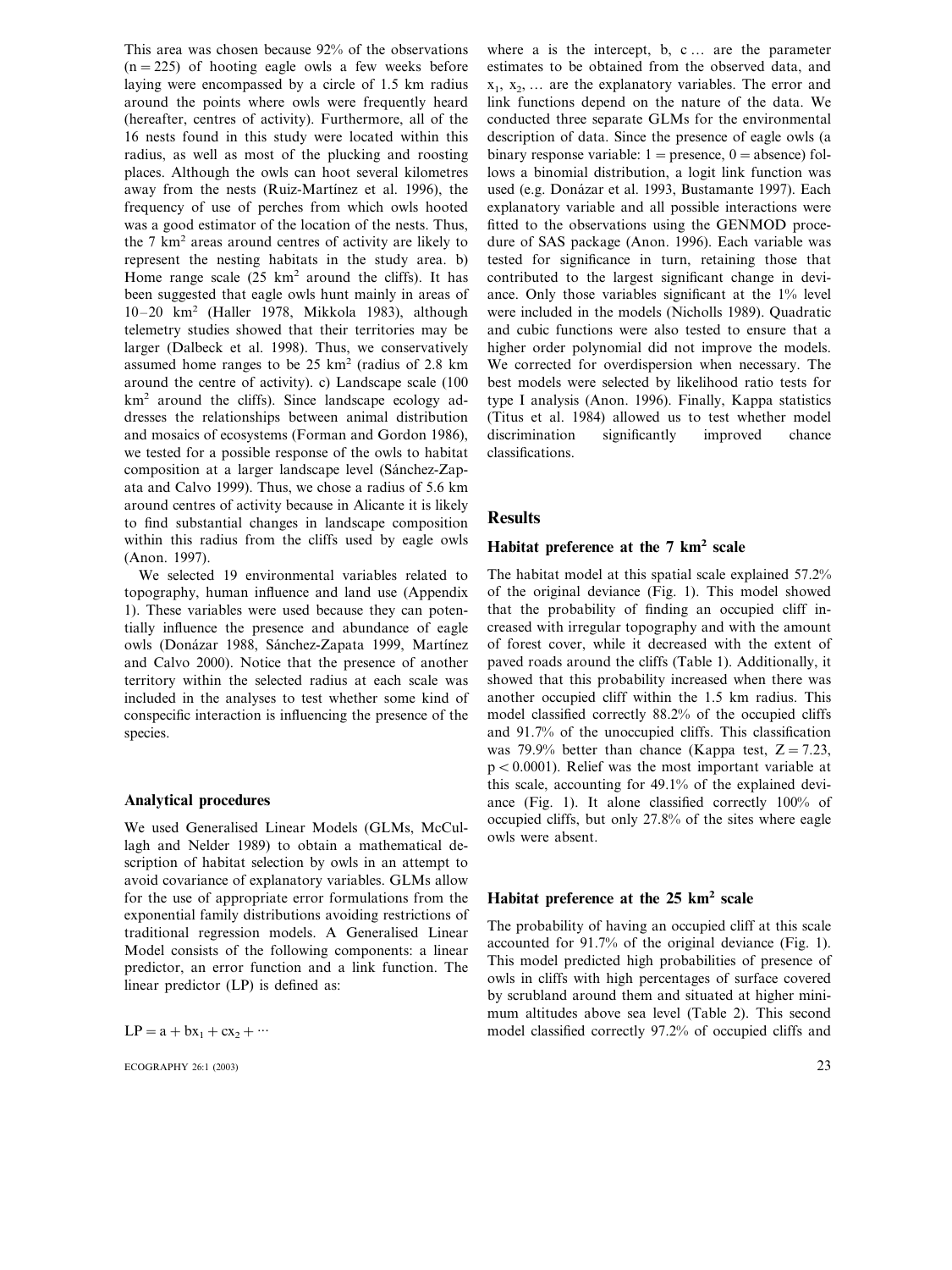

Fig. 1. Percentage of deviance explained at three spatial scales  $(7, 25 \text{ and } 100 \text{ km}^2)$  by the Generalized Linear Models.

Table 1. Generalized Linear Model (GLM) for probability of presence of Eurasian eagle owls at the 7 km<sup>2</sup> scale, using binomial error and logistic link.

| Parameter             | Estimate  | Standard error | χ÷    |        |  |
|-----------------------|-----------|----------------|-------|--------|--|
| Intercept             | 26.3320   | 0.8600         |       |        |  |
| Relief                | 0.0816    | 0.0196         | 53.86 | 0.0001 |  |
| Metres of paved roads | $-0.0005$ | 0.0001         | 25.06 | 0.0001 |  |
| Neighbours            | 27.7056   | 0.0000         | 19.59 | 0.0001 |  |
| Forest                | 0.0541    | 0.0207         | 11.28 | 0.0008 |  |
| Residual deviance     | 50.4540   |                |       |        |  |

Table 2. Generalized Linear Model (GLM) for probability of presence of Eurasian eagle owls at the 25 km<sup>2</sup> scale, using binomial error and logistic link.

| Parameter                                                                       | Estimate                                 | Standard error             |                  |                  |  |
|---------------------------------------------------------------------------------|------------------------------------------|----------------------------|------------------|------------------|--|
| Intercept<br>Scrubland<br>Minimum altitude above sea level<br>Residual deviance | $-11.0226$<br>0.1579<br>0.0648<br>9.8206 | 1.6739<br>0.0235<br>0.0105 | 714.44<br>210.93 | 0.0001<br>0.0001 |  |

98.0% of unoccupied cliffs, this classification being 95.3% better than chance (Kappa test,  $Z = 8.62$ ,  $p <$ 0.0001). Scrubland alone accounted for 77.2% of the explained deviance at this scale.

The GLM at this scale correctly classified 88.2% of occupied cliffs and 83.3% of unoccupied cliffs, this classification being 71.5% better than chance (Kappa test,  $Z = 6.48$ ,  $p < 0.0001$ ).

## **Habitat preference at the 100 km2 scale**

For this scale, we obtained a model accounting for 25.97% of the original deviance (Fig. 1). Two explanatory variables entered significantly into this GLM, again predicting high probabilities of presence of eagle owls in cliffs with high percentages of scrubland cover, and at low minimum altitudes above sea level (Table 3).

#### **Discussion**

Distribution of raptors may be the result of a wide set of interacting variables (e.g. Potapov 1997), therefore some caution is needed when establishing causal relationships between bird distribution and habitat variables selected on statistical grounds (Austin et al. 1996).

Table 3. Generalized Linear Model (GLM) for probability of presence of Eurasian eagle owls at the 100 km<sup>2</sup> scale, using binomial error and logistic link.

| Parameter                                                                       | Estimate                                    | Standard error             | $\sim$        |                  |  |
|---------------------------------------------------------------------------------|---------------------------------------------|----------------------------|---------------|------------------|--|
| Intercept<br>Scrubland<br>Minimum altitude above sea level<br>Residual deviance | $-1.1616$<br>0.0645<br>$-0.0032$<br>87.3602 | 0.5091<br>0.0149<br>0.0013 | 24.05<br>6.60 | 0.0001<br>0.0102 |  |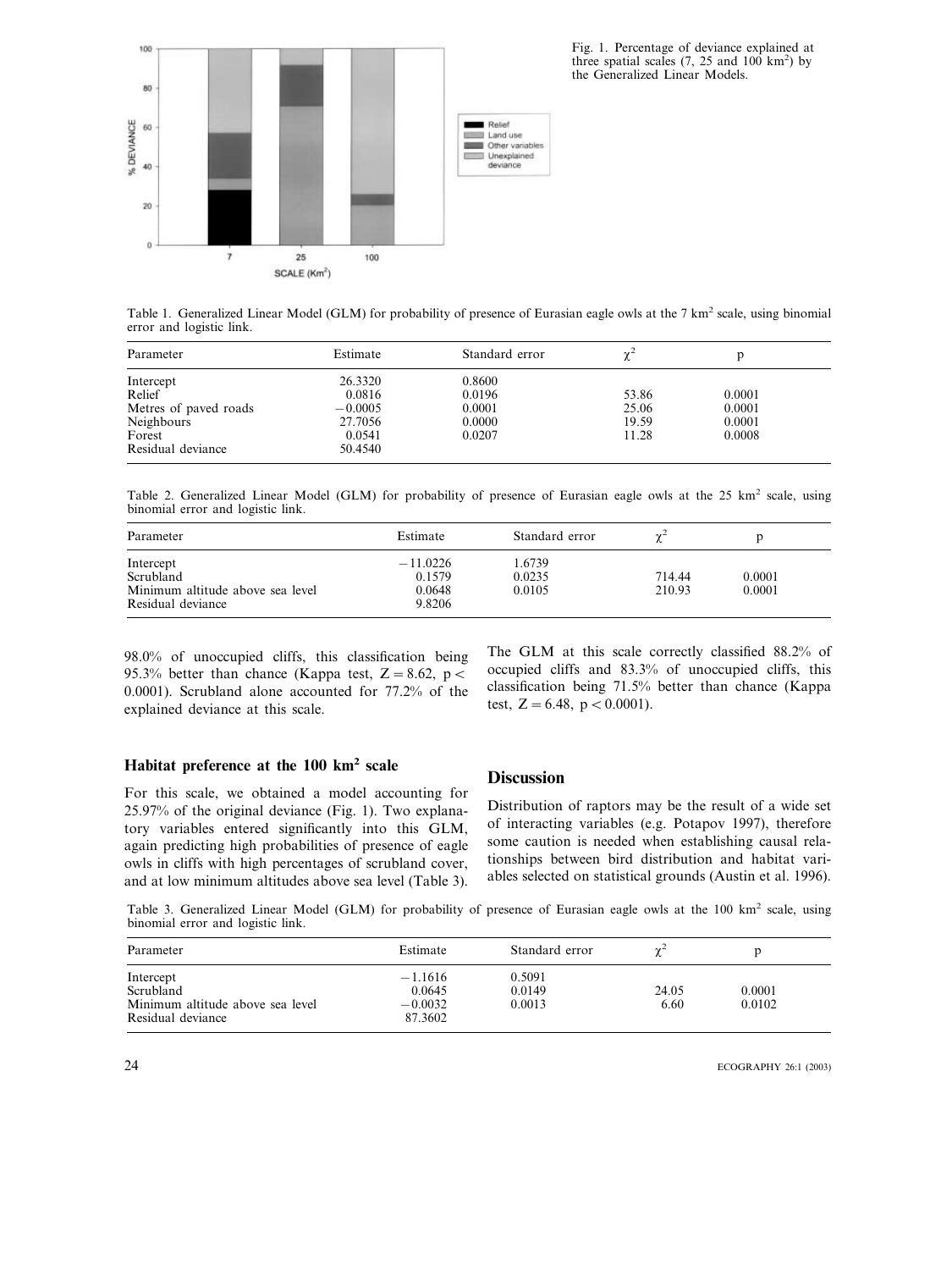However, our models including habitat features at three scales were good predictors of Eurasian eagle owls' presence in our study area, suggesting that the pattern of habitat preference results from a scale-dependent habitat selection process.

The model at the 7 km<sup>2</sup> scale shows that the owls used nesting areas based mainly on topographic irregularity, as previously stated in other Mediterranean areas (Donázar 1988, Sánchez-Zapata 1999, Penteriani et al. 2001b). Cliffs may provide suitable cavities for nesting and dominant points from where to effectively proclaim territory ownership. Rugged areas probably facilitate the use of slope winds by the owls, and more alternative roosts and nest sites might be also available. Accordingly, we recorded 156 observations of owls departing just before dusk and in windless days, 70% of which corresponded to owls gliding for distances up to 1 km, probably taking benefit of their low wing load (Norberg 1987). Additionally, occupied cliffs were placed in areas with lower human disturbance than unoccupied cliffs, in agreement with studies of breeding habitat preference on other raptors (e.g. Sergio and Bogliani 1999, Martínez et al. 1999, Suárez et al. 2000). In fact, the power of prediction of the variable ''relief'' alone is strong for occupied cliffs, but notably decreases for unoccupied cliffs predicted to be occupied by their topographic features. This suggests that human disturbance is a constraint for the settlement of the owls in adequate areas as expressed in terms of topographic irregularity. Compared to other large raptors, eagle owls have been said to be fairly tolerant to human-related environmental alterations but to be sensitive to direct human persecution (Donázar 1988). Thus, our results probably indicate that they persist in safe breeding places free of systematic killing of adults, which has been reported as the main cause of mortality in this species in the study area (Martínez et al. 1996a). This constitutes a good example of the difference between habitat preference and habitat availability, since our models seem to reflect factors constraining the persistence of the owls rather than an active avoidance of a given structural feature. Furthermore, the detected preference for more rugged areas do not necessarily indicate a selection process, but could be also reflecting high levels of direct human pressure in less rugged, more accessible localities (Sánchez-Zapata et al. 1995).

The probability of presence of the owls was positively related to the presence of other territory at this scale of investigation. Clustering of territorial animals could be explained in two, non-exclusive ways. First, aggregation of breeding territories could result from the clumped distribution of suitable cliffs for breeding, i.e. those more rugged with low levels of human disturbance (Donázar 1987). Second, eagle owls may be cuing on local environmental quality by the presence of conspecifics, as useful way to assess habitat suitability indirectly (Stamps 1991, Muller et al. 1997, Serrano et al.

2001). Independently of how individuals gather information on potential breeding patches, high breeding densities, and therefore tolerance to close neighbours, have been previously detected in this territorial species (Penteriani et al. 2001b).

The variables ''scrubland'' and ''minimum altitude above sea level'' were the best predictors of eagle owl presence at both the 25 and the 100 km<sup>2</sup> scales (Tables 2 and 3). Nonetheless, the GLM obtained for the foraging home range of 25 km<sup>2</sup> was noticeably better than the model built at the landscape scale of 100 km<sup>2</sup> (Fig. 1). Eagle owls preferred areas with high elevation above sea level at the 25 km<sup>2</sup> scale, while this variable entered into the model with an opposite trend at the 100 km<sup>2</sup> scale. Since the majority of the occupied territories were located far from littoral areas, where most of the human population concentrates, the direct relationship between the presence of occupied cliffs and altitude within the available range of altitude probably indicates a preference of the eagle owl for areas where scrubland is the main land cover (Rigual-Margalló 1984), as well as avoidance of largely disturbed areas not detected by our GLMs. At the broader 100 km<sup>2</sup> eagle owls preferred low minimum altitudes, which are probably associated with Mediterranean areas at the landscape level. Although ''scrubland'' is a broad habitat classification (Rigual-Margalló 1984), both scrubland and minimum altitude are probably indicating selection of Mediterranean ecosystems with low bushes. Mediterranean scrubland is the preferred habitat of European rabbits (Moreno and Villafuerte 1995), which were the main prey of the owls in the study area (Martínez et al. 1996b). This finding agrees with other studies focused on habitat preference of raptors feeding on rabbits (e.g. González et al. 1990), and seems to indicate that the presence of eagle owls is determined by the presence of the most profitable prey at this scale.

It should be noted that the relative preference of each habitat at the two broadest scales is substantially similar. It has been suggested that the relative importance of each environmental limiting factor could be related to the scale of selection, with more important factors driving preferences at the broadest scales (Rettie and Messier 2000). Accordingly, our results showing that selection of Mediterranean scrubland persists over the two broad scales suggests that eagle owls' distribution in our study area is mainly governed by the distribution of high profitable prey, until a threshold at which the owls focus their selection on other activities such as breeding site choice at a smaller scale. For instance, our model at the nest site scale detected that the probability of occupancy of a cliff increased with the amount of forest cover, contrary to previous studies indicating a strong relationship between eagle owl presence and the amount of open areas (e.g. Blondel and Badan 1976, Cheylan 1979, Penteriani et al. 2001b), and to the results obtained in this study at the home range and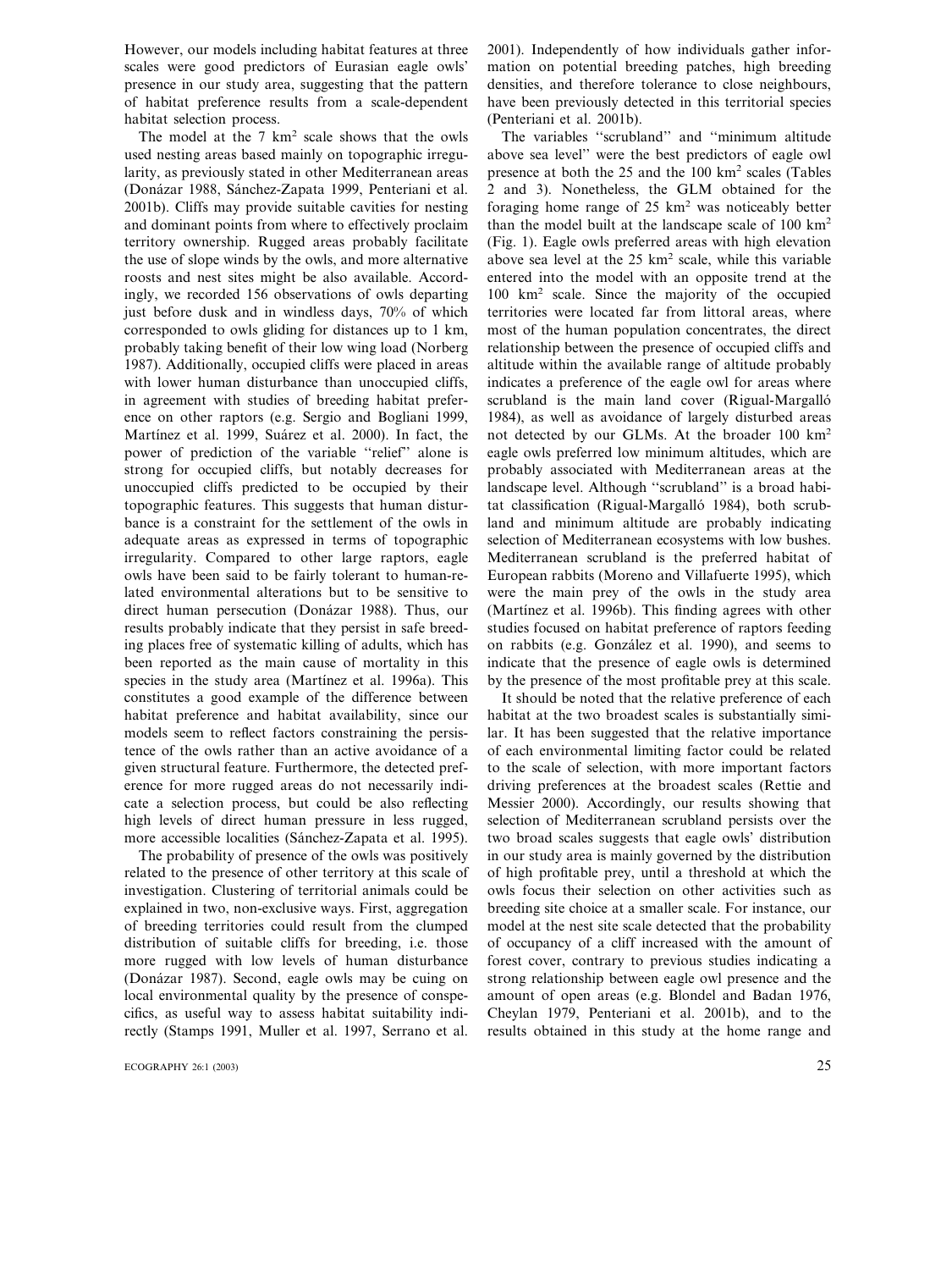landscape levels. This finding seems to indicate that the search image of eagle owls at the smallest spatial scale does not concentrate on habitat features related to food supply, probably because other elements related to breeding and roosting requirements (e.g. rugged areas) play a much more important role. Thus, the process of habitat selection of Eurasian eagle owls might occur as follows: initially, individuals assess general habitat features at the level of the landscape (Svärdson 1949, Hildén 1965) that may be determined by the existence of good foraging areas. Then, Eurasian eagle owls would respond to more specific attributes of the habitat in determining where to settle, namely an area with enough trophic resources with a centre of activity characterised by rugged relief adequate for breeding and roosting.

Eagle owls have been said to be linked to good hunting areas near the nest site (Donázar 1988, Sánchez-Zapata 1999, Penteriani et al. 2001b), and to forage mainly in a 2 km radius around nests (Haller 1978). Nonetheless, our finding that habitats preferred by rabbits were not included in the model for 7 km<sup>2</sup> around the cliffs may not support the hypothesis that Eurasian eagle owls hunt necessarily in the vicinity of the nests. A stronger relationship between Eurasian eagle owls and structural features that are good estimators of rabbit presence emerged at the home range scale. This finding is supported by the results of a telemetry study by Dalbeck et al. (1998), who found that Eurasian eagle owls visited frequently patches far from their nests, and by the results of Rohner (1998) with the closely related great horned owl *Bubo virginianus*, who also reported that owls were attracted to experimental patches of high prey abundance far from the nests. Indeed, in our study area rabbit populations have dropped dramatically as a consequence of viral diseases and human hunting pressure (Martínez and Zuberogoitia 2001). Therefore, the pattern of habitat preference observed in our study area could be the result of long-term changes in rabbit abundance that could have forced Eurasian eagle owls to increase hunting ranges by visiting good patches over a larger area.

In conclusion, we obtained the best models for habitat preference at the two smallest scales. Eagle owls seem to use undisturbed rugged areas at the breeding requirements scale, while they used habitat patches reflecting more accurately food supply at the broadest levels. Thus, the factors influencing the place where large raptors settle could involve at least two primordial scales with respect to nest site and foraging. Our study provides new evidence for the requirement of different spatial-scale analyses to understand population limitations arising from the complexity of ecological processes imposed by multi-scale constrains. A multi-scale approach may hence improve our understanding of suitability and carrying capacity of the environment, and thus the individual's perception of

ecological pressures under which habitat selection has evolved.

*Acknowledgements* – We are most indebted to F. Falco´, HELIACA, A. Izquierdo, J. Izquierdo, L. Rico, Fran, P. Cantó, D. M. J. Payá, T. Zaragozí, L. Fidel, A. Gracia, P. Segarra, A. Saez and to the C. R de Santa Faç for their invaluable help over the years. V. Penteriani, J. L. Tella, R. Jovani, J. A. Donázar, D. Sol, C. Rohner, E. Barba, L. Dalbeck and M. Mönkkönen made useful comments on a previous version of the manuscript.

## **References**

- Anon. 1996. SAS/STAT software: changes and enhancements through release 6.11. – SAS Inst.
- Anon. 1997. Mapa geocientífico de la Provincia de Alicante. -Generalitat Valenciana. Valéncia.
- Austin, E. G. et al. 1996. Predicting the spatial distribution of buzzard *Buteo buteo* nesting areas using a Geographical Information System and remote sensing. – J. Appl. Ecol. 33: 1451–1550.
- Belthoff, J. R. and Ritchison, G. 1990. Nest-site selection by eastern screech owls in central Kentucky. – Condor 92: 982–990.
- Bermejo, S. 2000. Memoria de Caza del Coto de Agua Amarga 1990–2000. – Soc. de Caza de Agua Amarga, Alicante.
- Block, W. M. and Brennan, L. A. 1993. The habitat concept in ornithology. Theory and applications. – In: Power, D. M. (ed.), Current ornithology 11. Plenum Press, pp. 35–91.
- Blondel, J. and Badan, O. 1976. La biologie du Hibou Grandduc en Provence. – Nos Oiseaux 33: 189–219.
- Bustamante, J. 1997. Predictive models for lesser kestrel *Falco naumanni* distribution, abundance and extinction in southern Spain. – Biol. Conserv. 80: 153–160.
- Carrete, M., Sánchez-Zapata, J. A. and Calvo, J. F. 2000. Breeding densities and habitat attributes of golden eagles in south-eastern Spain. – J. Raptor Res. 34: 48–52.
- Cheylan, G. 1979. Reserches sur l'organisation du peuplement de vertebrés d'une montagne mediterranéenne. – Ph.D. thesis, Univ. Pierre et Marie Curie, Paris.
- Dalbeck, L., Bergerhausen, W. and Krishner, O. 1998. Telemetriestudie zur Orts- und Partnertreue beim Uhu *Bubo bubo*. – Vogelwelt 119: 37–344.
- Dona´zar, J. A. 1987. Espaciamiento y dispersion de nidos de Búho Real *Bubo bubo* en Navarra (Norte de la Península Ibérica). – Munibe 40: 35–58.
- Donázar, J. A. 1988. Selección de hábitat de nidificación por el Bu´ho Real (*Bubo bubo*) en Navarra. – Ardeola 35: 233– 245.
- Dona´zar, J. A. et al. 1989. Comparative food habits of the Eurasian eagle owl *Bubo bubo* and the great horned owl *Bubo irginianus* in six Paleartic and Neartic biomes. – Ornis Scand. 20: 298–306.
- Donázar, J. A., Hiraldo, F. and Bustamante, J. 1993. Factors influencing nest-site selection, breeding density and breeding success in the bearded vulture (*Gypaetus barbatus*). – J. Appl. Ecol. 30: 504–514.
- Forman, R. T. and Gordon, M. 1986. Landscape ecology. John Wiley.
- González, L. M., Bustamante, J. and Hiraldo, F. 1990. Factors influencing the present distribution of the Spanish imperial eagle *Aquila adalberti*. – Biol. Conserv. 51: 311– 319.
- Hall, L. S. and Mannan, R. W. 1999. Multi-scaled habitat selection by elegant trogons in southeastern Arizona. – J. Wildl. Manage. 63: 451–461.
- Hall, L. S., Krausman, P. R. and Morrison, M. L. 1997. The habitat concept and a plea for standard terminology. – Wildlife Soc. Bull. 25: 173–182.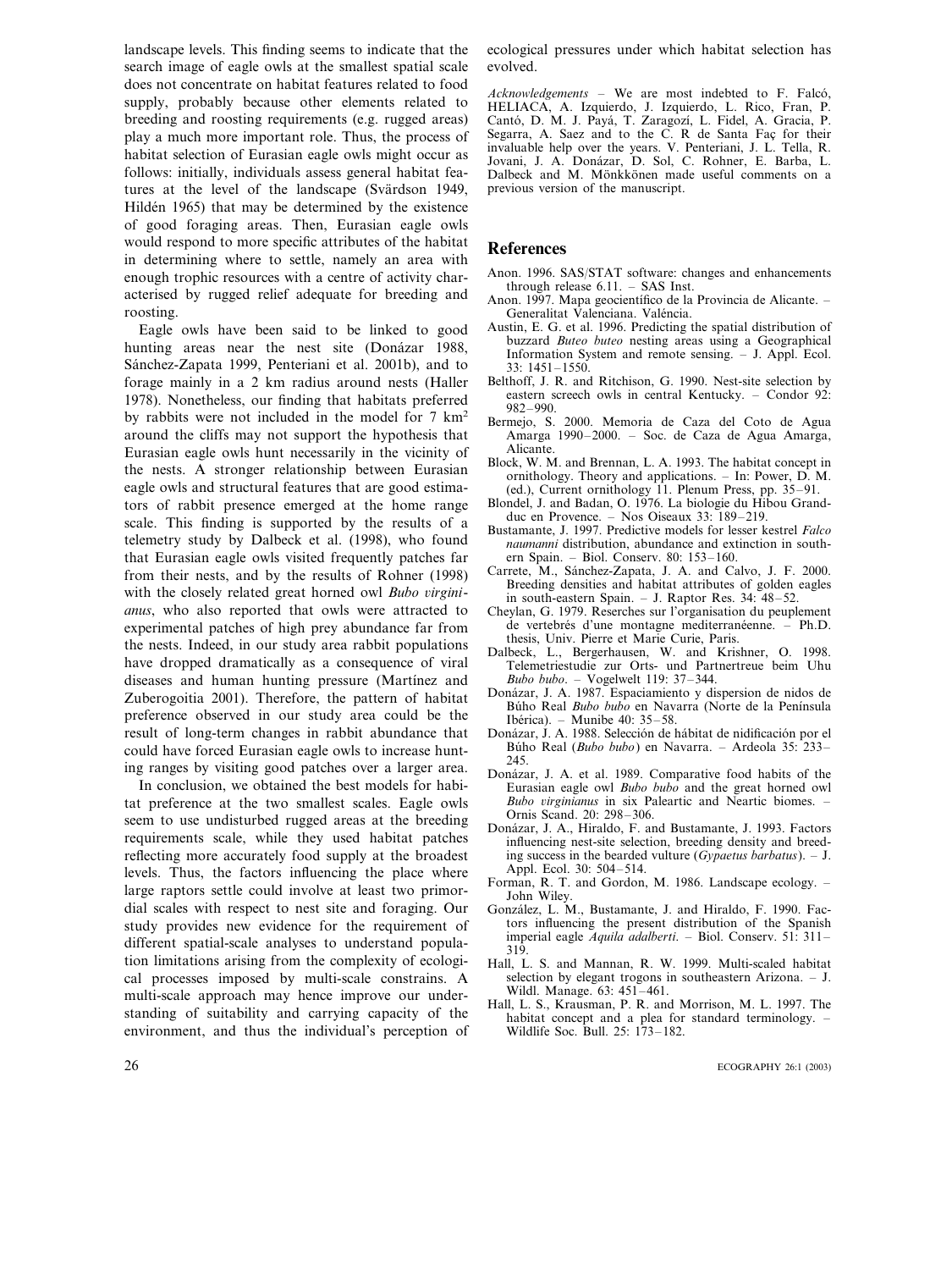- Haller, H. 1978. Zur Populationsökologie des Uhus *Bubo bubo* in Hochgrebige: Bestand, Bestandesenttwickland und Lebenstaum in den Rätischen alpen. – Orn. Beob. 75: 237–365.
- Hildén, O. 1965. Habitat selection in birds. Ann. Zool. Fenn. 2: 53–75.
- Hutto, R. L. 1985. Habitat selection by nonbreeding, migratory land birds. – In: Cody, M. L. (ed.), Habitat selection in birds. Academic Press, pp. 455–476.
- Johnson, D. H. 1980. The comparison of usage and availability measurements for evaluating resource preference. Ecology 61: 65–71.
- Jones, J. 2001. Habitat selection studies in avian ecology: a critical review. – Auk 118: 557–562.
- Kotliar, N. B. and Wiens, J. A. 1989. Multiple scales in patchiness and patch structure: a hierarchical framework for the study of heterogeneity. – Oikos 59: 253–260.
- Mañosa, S., Real, J. and Codina, J. 1998. Selection of settlement areas by juvenile Bonelli's eagle in Catalonia. – J. Raptor Res. 32: 208–214.
- Martínez, J. A. and Zuberogoitia, I. 2001. The response of the eagle owl (*Bubo bubo*) to an outbreak of the rabbit haemorrhagic disease. – J. Ornithol. 142: 204–211.
- Martínez, J. A. et al. 1996a. Causas de mortalidad de las rapaces nocturnas en la Comunidad Valenciana. – Quercus 126: 18–19.
- Martínez, J. A. et al. 1996b. Distribución y dieta del Búho Real en la provincia de Alicante. – Quercus 126: 20.
- Martínez, J. A. et al. 1999. Hábitat de caza y nidificación del Aguilucho Cenizo en el Parque Natural de la Mata-Torrevieja (Alicante, SE de España): efectos de la estructura de la vegetación y de la densidad de presas. - Ardeola 46: 205–212.
- Martínez, J. A., Izquierdo, I. and Zuberogoitia, I. 2001. Causes of admission of raptors in rescue centres of the east of Spain and proximate causes of mortality. – Biota 2: 163–169.
- Martínez, J. E. and Calvo, J. F. 2000. Selección de hábitat de nidificacio´n por el bu´ho real *Bubo bubo* en ambientes mediterráneos semiáridos. – Ardeola 47: 215–220.
- McCullagh, P. and Nelder, J. A. 1989. Generalised Linear Modelling. – Chapman and Hall.
- Mikkola, H. 1983. Owls of Europe. Poyser.
- Moreno, S. and Villafuerte, R. 1995. Traditional management of scrubland for the conservation of rabbits and their predators in Doñana National park, Spain. - Biol. Conserv. 73: 81–85.
- Muller, K. L. et al. 1997. The effects of conespecifics attraction and habitat quality on habitat selection in territorial birds (*Troglodytes aedon*). – Am. Nat. 150: 650–661.
- Newton, I. 1991. Habitat variation and population regulation in sparrowhawks. – Ibis 133: 76–88.
- Nicholls, A. O. 1989. How to make biological surveys go further with generalised linear models. – Biol. Conserv. 50: 51–75.
- Norberg, R. 1987. Evolution, structure and ecology of northern forest owls. – In: Anon. (ed.), Biology and conservation of northern forest owls. For. Serv. Gen. Tech. Rep., pp. 9–43.
- Olsson, V. 1997. Breeding success, dispersal, and long-term changes in a population of Eurasian eagle owls *Bubo bubo* in southeastern Sweden 1952–1996. – Ornis Svecica 7:  $49-60.$
- Ontiveros, D. 1999. Selection of nest cliffs by Bonelli's eagle (*Hieraaetus fasciatus*) in southern Spain. – J. Raptor Res. 33: 110–116.
- Orians, G. H. and Wittenberger, J. F. 1991. Spatial and temporal scales in habitat selection. – Am. Nat. 137: 29–49.
- Penteriani, V. and Faivre, B. 1997. Breeding density and landscape-level habitat selection of common buzzard (*Buteo buteo*) in a mountain area (Abruzzo Apennines, Italy). – J. Raptor Res. 31: 208–212.

 $ECOGRAPHY 26:1 (2003)$  27

- Penteriani, V., Faivre, B. and Frochot, B. 2001a. An approach to identify factors and levels of nesting habitat selection: a cross-scale analysis of goshawk preferences. – Ornis Fenn. 78: 159–167.
- Penteriani, V. et al. 2001b. Effects of landscape spatial structure and composition on the settlement of the Eurasian eagle owl *Bubo bubo* in a Mediterranean habitat. – Ardea 89: 331–340.
- Potapov, E. R. 1997. What determines the population density and reproductive success of rough-legged buzzards *Buteo lagopus* in the Siberian tundra? – Oikos 78: 362–376.
- Redpath, S. M. 1995. Habitat fragmentation and the individual: tawny owl *Strix aluco* in woodland patches. – J. Anim. Ecol. 64: 652–661.
- Rettie, W. J. and Messier, F. 2000. Hierarchical habitat selection by woodland caribou: its relationship to limiting factors. – Ecography 23: 466–478.
- Rigual-Margalló, A. 1984. Flora y Vegetación de la Provincia de Alicante. – Inst. de Estudios Juan Gil-Albert. Diputación Provincial de Alicante.
- Rohner, C. 1998. Response of great horned owls to experimental ''hot spots'' of snowshoe hare density. – Auk 115: 694–705.
- Rotenberry, J. T. and Wiens, J. A. 1998. The evolution of coloniality in birds in relation to food, predation, and life-history traits: a comparative analysis. – Am. Nat. 151: 514–529.
- Ruiz-Martínez, I., Hodar, J. A. and Camacho, I. 1996. Cantonnement et comportement vocal du Grand-Duc d'Europe *Bubo bubo* dans les monts de la Sierra Morena (Sud de l'Espagne). – Alauda 64: 345–353.
- Sánchez-Zapata, J. A. 1999. Las aves rapaces y su relación con la estructura del paisaje en ambientes mediterráneos semiáridos. – Ph.D. thesis, Univ. of Murcia.
- Sánchez-Zapata, J. A. and Calvo, J. F. 1999. Raptor distribution in relation to landscape composition in semi-arid Mediterranean habitats. – J. Appl. Ecol. 36: 245–262.
- Sánchez-Zapata, J. A. et al. 1995. Ecología de las Aves de Presa de la Región de Murcia. - Univ. de Murcia.
- Selås, V. 1997. Influence of prey availability on re-establishment of goshawk *Accipiter gentilis* nesting territories. – Ornis Fenn. 74: 113–120.
- Sergio, F. and Bogliani, G. 1999. Eurasian hobby density, nest area occupancy, diet, and productivity in relation to intensive agriculture. – Condor 101: 806–817.
- Serrano, D. 1998. Diferencias interhábitat en la alimentación del Bu´ho Real (*Bubo bubo*) en el valle medio del Ebro (NE de Espan˜a): efecto de la disponibilidad de conejo (*Oryctolagus cuniculu*s). – Ardeola 45: 47–53.
- Serrano, D. 2000. Relationship between raptors and rabbits in the diet of eagle owls in southwestern Europe: competition removal or food stress? – J. Raptor Res. 34: 305–310.
- Serrano, D. et al. 2001. Factors affecting breeding dispersal in the facultatively colonial lesser kestrel: individual experience vs. conspecific cues. – J. Anim. Ecol. 70: 568–578.
- Sieg, H. C. and Becker, D. M. 1990. Nest-site habitat selection by merlins in southeastern Montana. – Condor 92: 688– 694.
- Stamps, J. A. 1991. The effect of conspecifics on habitat selection in territorial species. – Behav. Ecol. Sociobiol. 28: 29–36.
- Suárez, S., Balbontín, J. and Ferrer, M. 2000. Nesting habitat selection by booted eagles *Hieraaetus pennatus* and implications for management. – J. Appl. Ecol. 37: 215–223.
- Svärdson, G. 1949. Competition and habitat selection in birds. – Oikos 1: 157–174.
- Tella, J. L. et al. 1998. Conflicts between lesser kestrel conservation and European agricultural policies as identified by habitat use analysis. – Conserv. Biol. 12: 593–604.
- Thirgood, S. J. et al. 2000. Habitat loss and raptor predation: disentangling long- and short-term causes of red grouse declines. – Proc. R. Soc. Lond. B 267: 651–656.